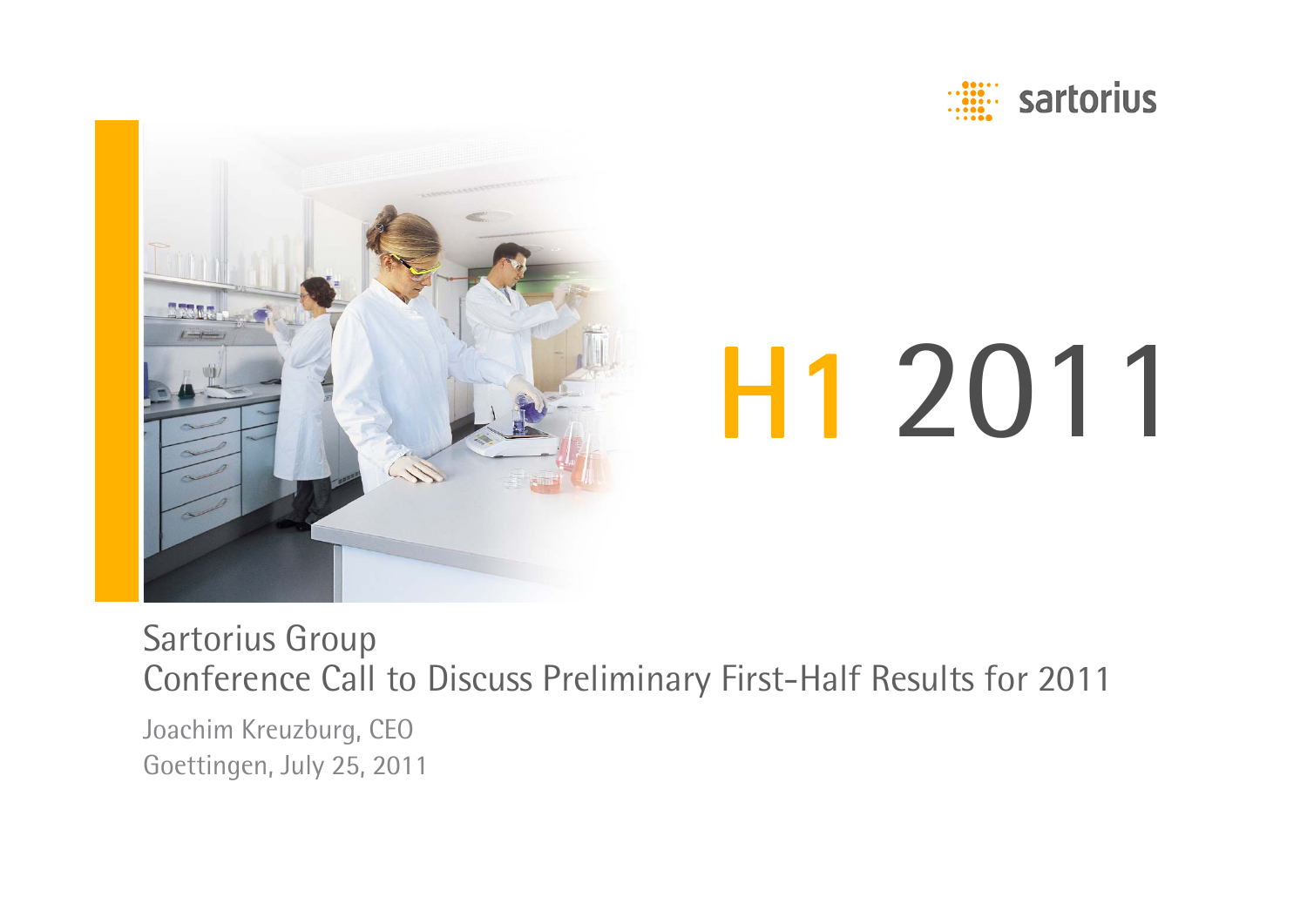

## **Disclaimer**



This presentation contains statements concerning the Sartorius and Sartorius Stedim Biotech Groups' future performance. These statements are based on assumptions and estimates. Although we are convinced that these forward-looking statements are realistic, we cannot guarantee that they will actually materialize. This is because our assumptions harbor risks and uncertainties that could lead to actual results diverging substantially from the expected ones. It is not planned to update our forward-looking statements.

Throughout this presentation, differences may be apparent as a result of rounding during addition.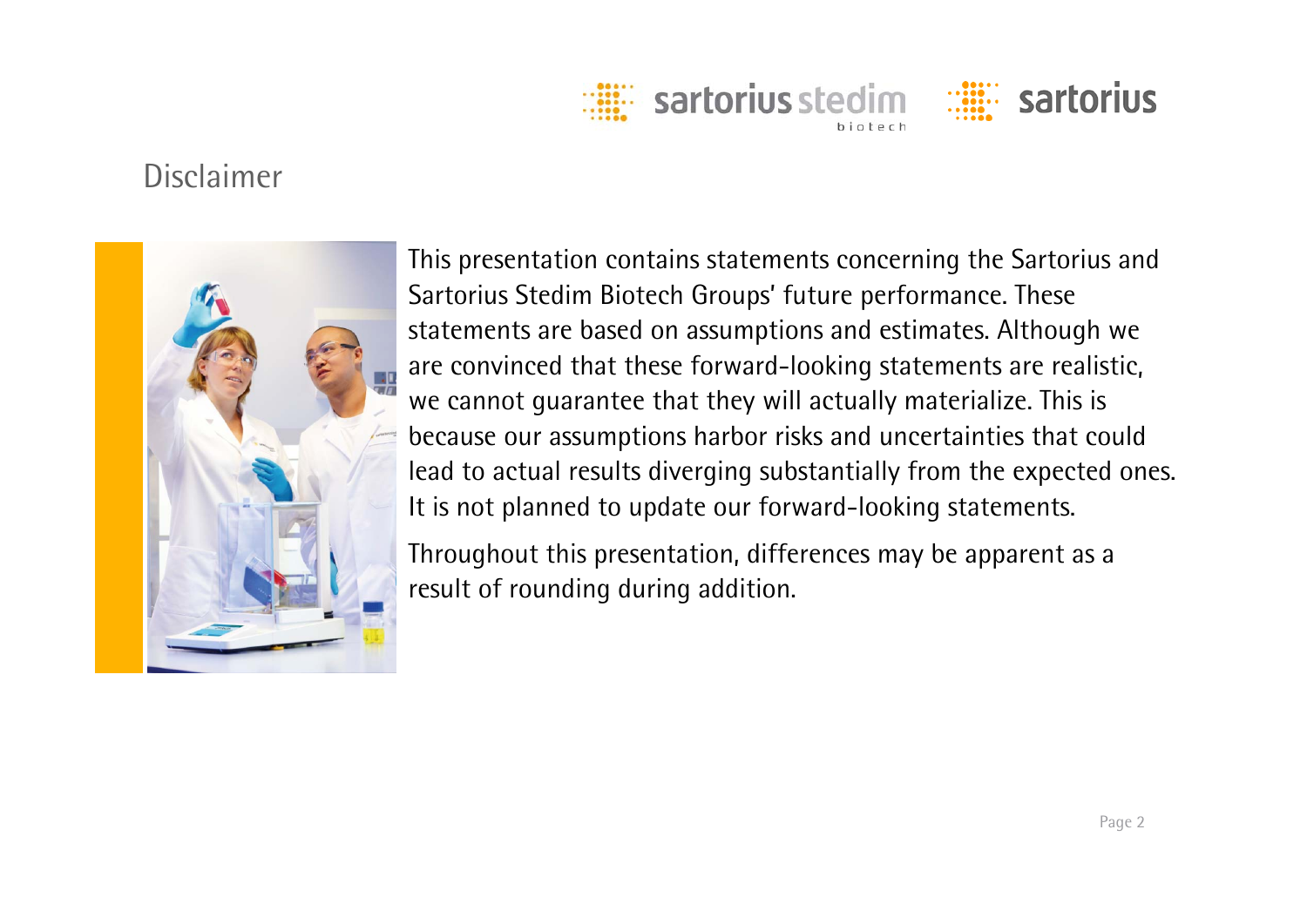

# Sartorius Group's Performance in H1 2011

| In millions of $\epsilon$<br>unless otherwise specified | H1 2011          | H1 2010        |
|---------------------------------------------------------|------------------|----------------|
| Order Intake   Growth                                   | $382.3$ + 13.6 % | 336.4          |
| Sales Revenue   Growth                                  | $353.7$ + 12.2%  | 315.2          |
| Underlying <sup>1)</sup> EBITA   Margin                 | $51.1$   14.4%   | $36.3$   11.5% |
| Underlying <sup>1)2)</sup> EPS in $\epsilon$            | 1.41             | 0.93           |
| <b>Operating Cash Flow</b>                              | 14.3             | 28.2           |

<sup>1)</sup> Excluding extraordinary effects

2) Excluding non-cash amortization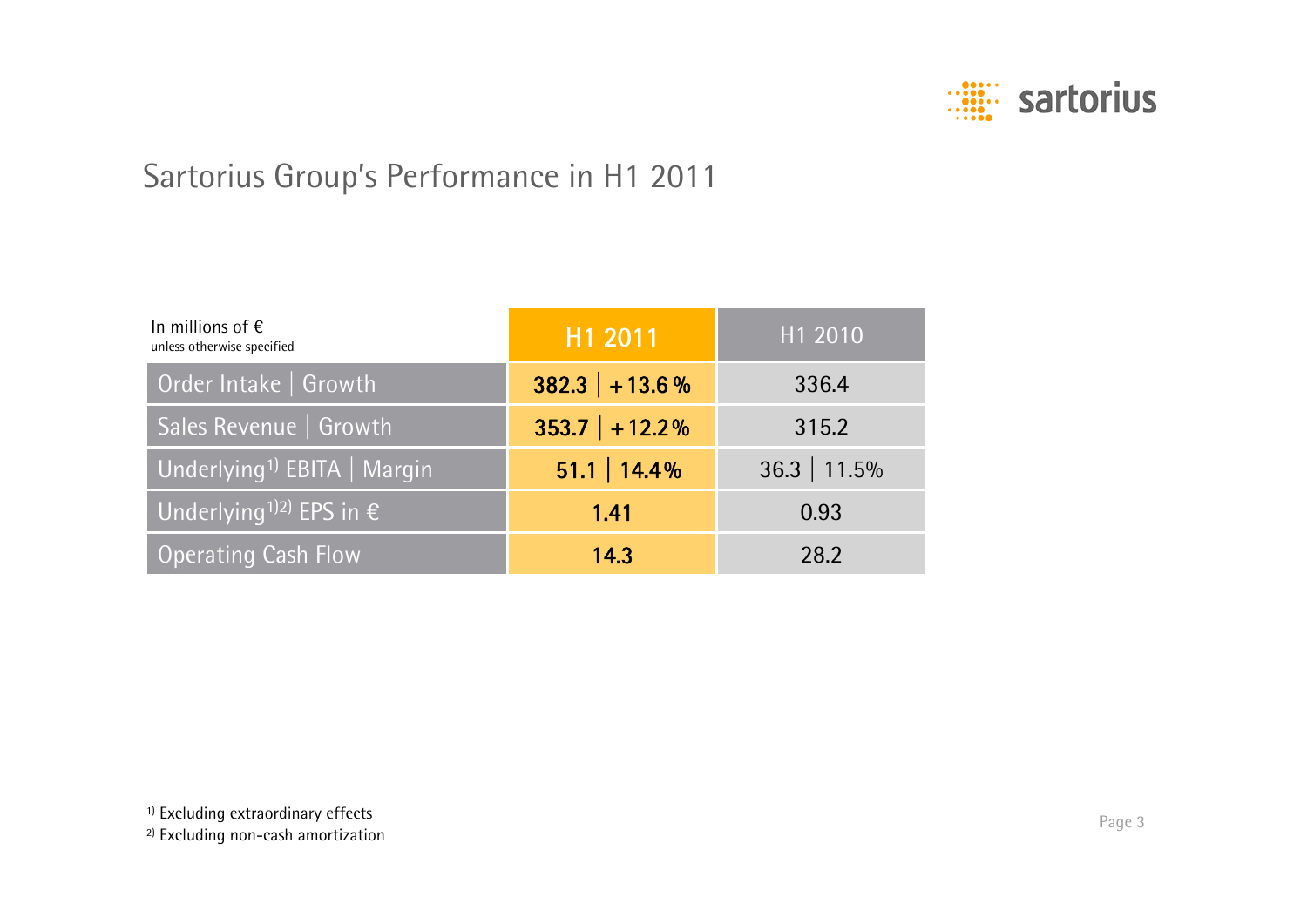

## Considerable Increase in Order Intake



#### Biotechnology

■ Strong double-digit growth with single-use products, especially filters and bags

#### **Mechatronics**

■ Healthy increases in both laboratory and industrial weighing businesses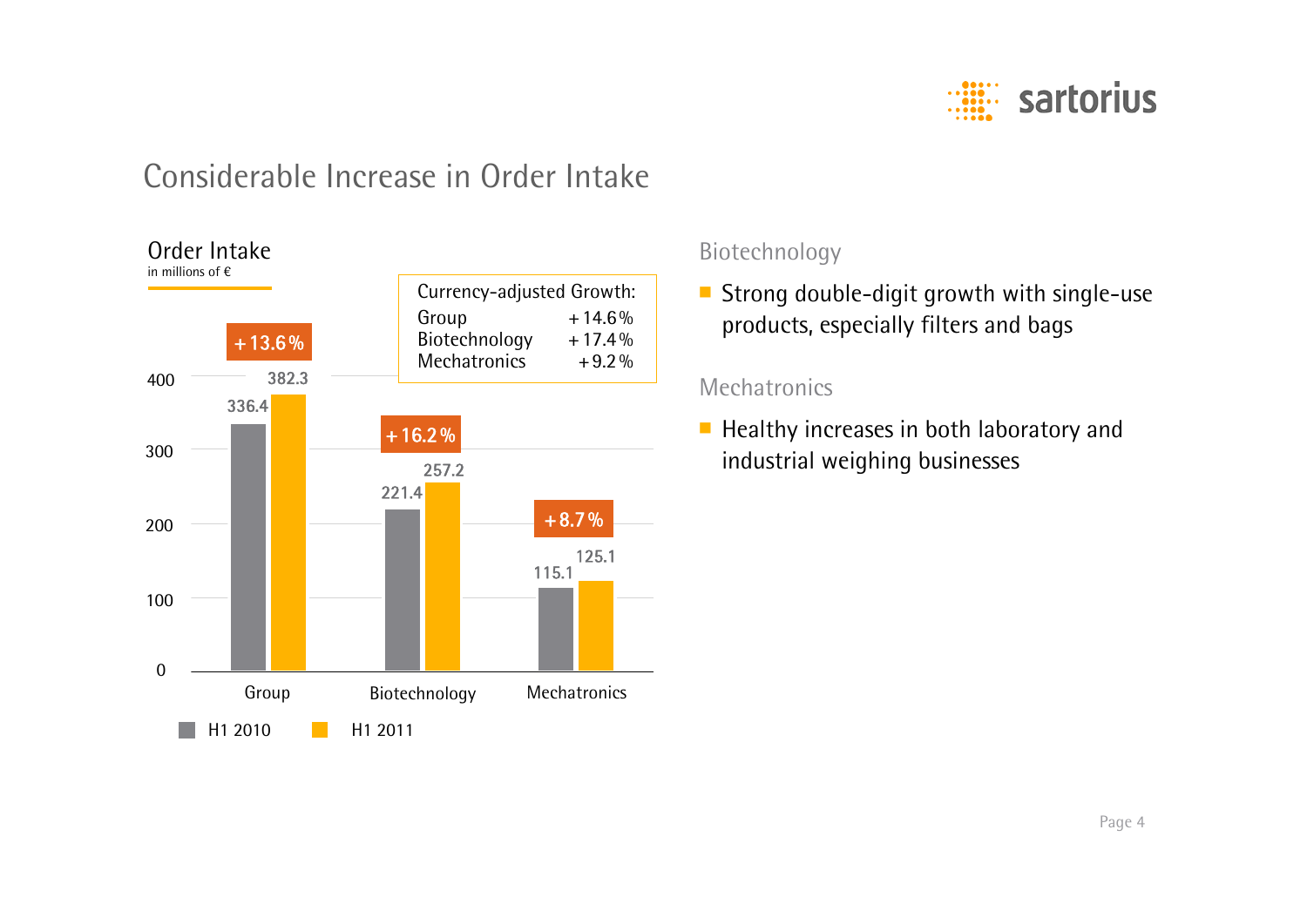

## Strong Sales Revenue Growth



#### Biotechnology

■ Double-digit growth with single-use products

#### **Mechatronics**

- Strong growth in laboratory business as well as in industrial weighing business
- Sales growth positively impacted by comparably low revenue base of the previous year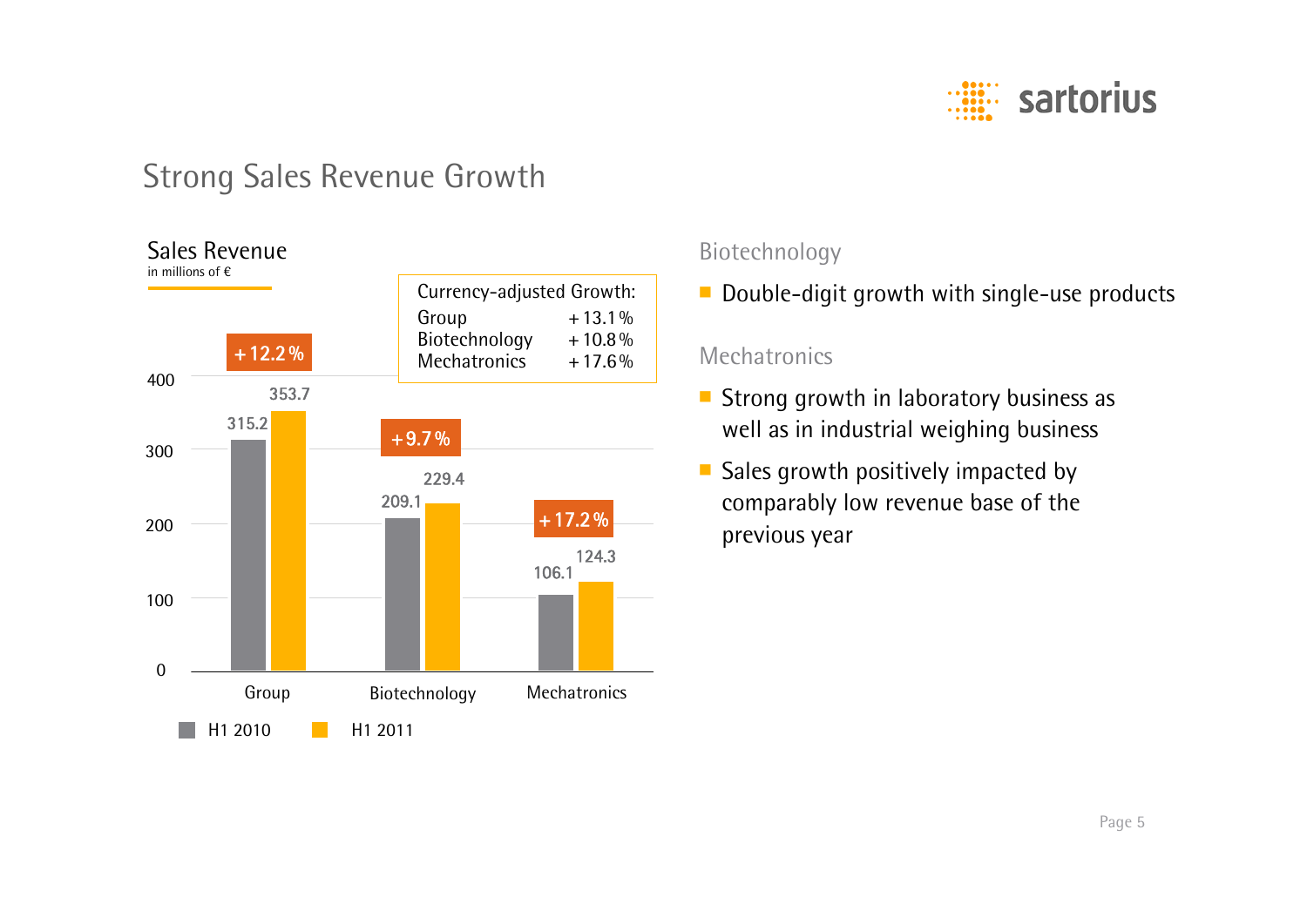

## Sales Revenue by Region – Biotechnology



- ■Single-use filtration products grew dynamically across all regions
- Healthy growth of European business
- Moderate sales growth in North America, mainly due to some fluctuations in equipment business
- Strong double-digit sales growth in Asia | Pacific driven by single-use products as well as sales from relatively large equipment orders

<sup>1)</sup> According to customers' location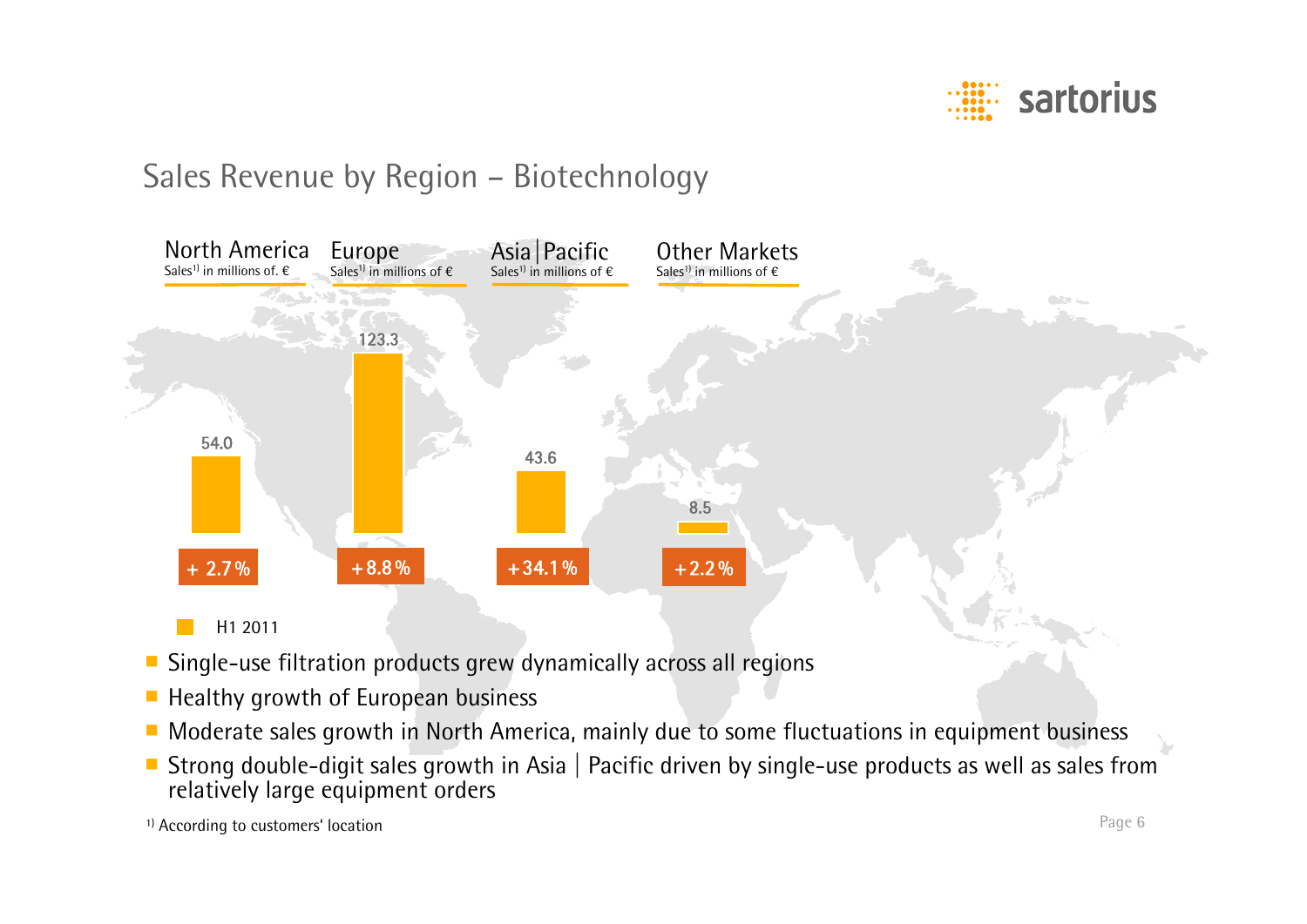

### Sales Revenue by Region – Mechatronics



■ Industrial weighing business especially strong in Europe and Asia | Pacific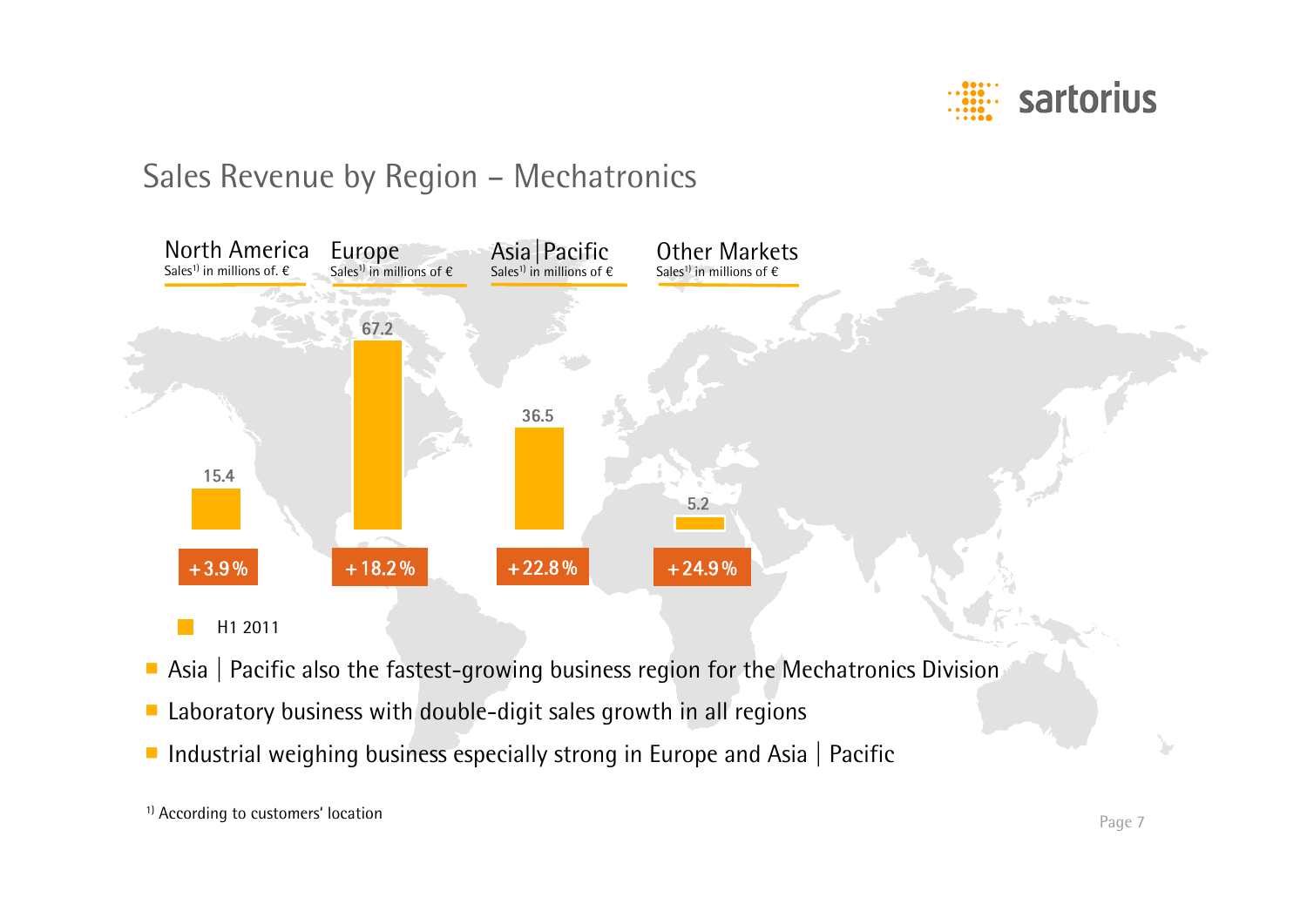

# Underlying<sup>1)</sup> EBITA for the Sartorius Group Increased Significantly



#### Group

■ Underlying<sup>1)</sup> EBITA margin: 14.4% (prev. year: 11.5%)

#### Biotechnology

- Underlying<sup>1)</sup> EBITA margin: 16.8% (prev. year: 15.0%)
- Main profit driver: economies of scale

#### Mechatronics

- Underlying<sup>1)</sup> EBITA margin: 10.0% (prev. year: 4.5%)
- ■ Significant increase in profitability due to dynamic growth and optimized cost structure

<sup>1)</sup> Excluding extraordinary effects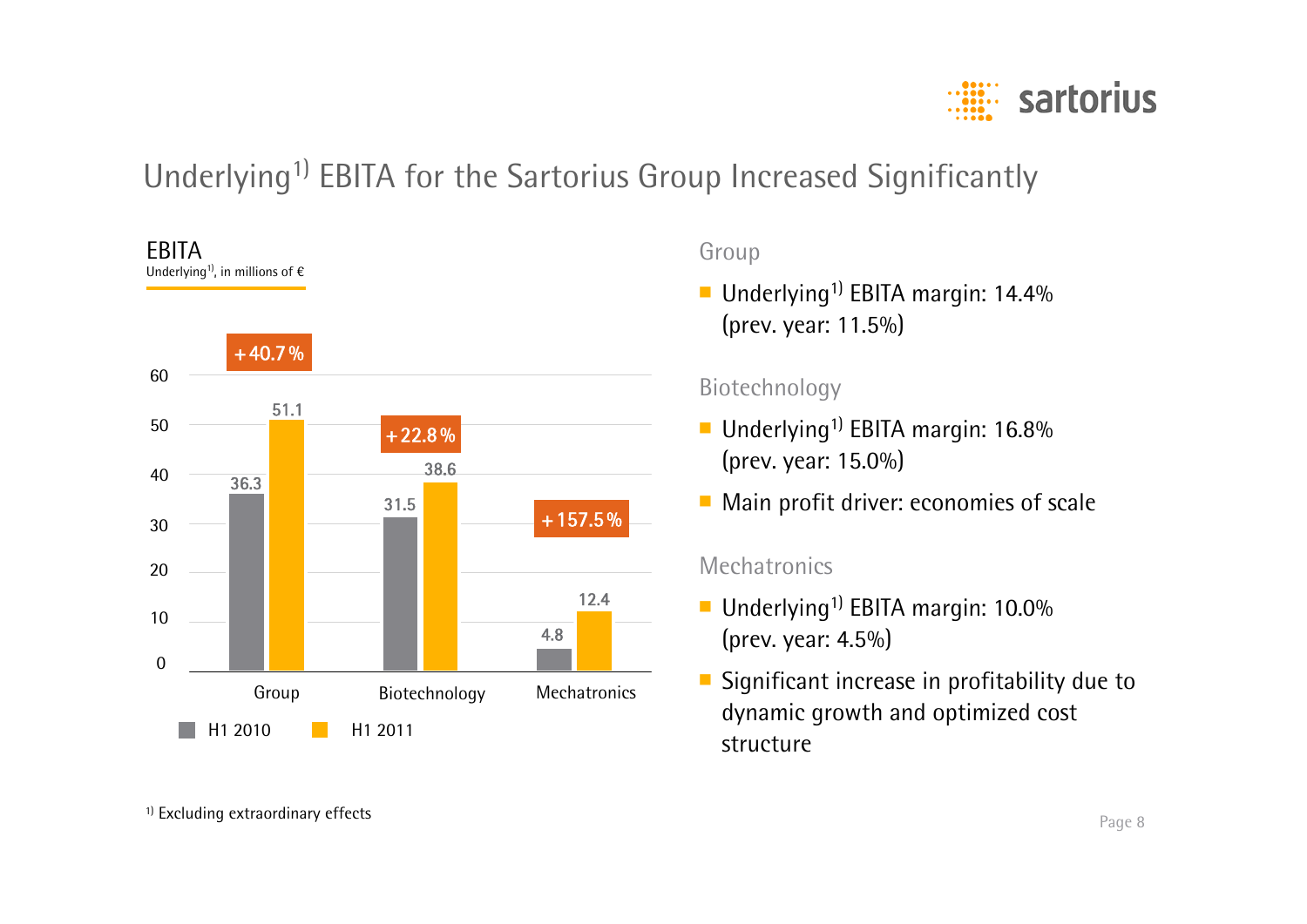

# Strong Gain Also in Underlying<sup>1)</sup> EBITDA



#### Group

■ Underlying<sup>1)</sup> EBITDA margin: 18.0% (prev. year: 15.4%)

#### Biotechnology

■ Underlying<sup>1)</sup> EBITDA margin: 20.4% (prev. year: 18.8%)

#### **Mechatronics**

■ Underlying<sup>1)</sup> EBITDA margin: 13.4% (prev. year: 8.6%)

<sup>1)</sup> Excluding extraordinary effects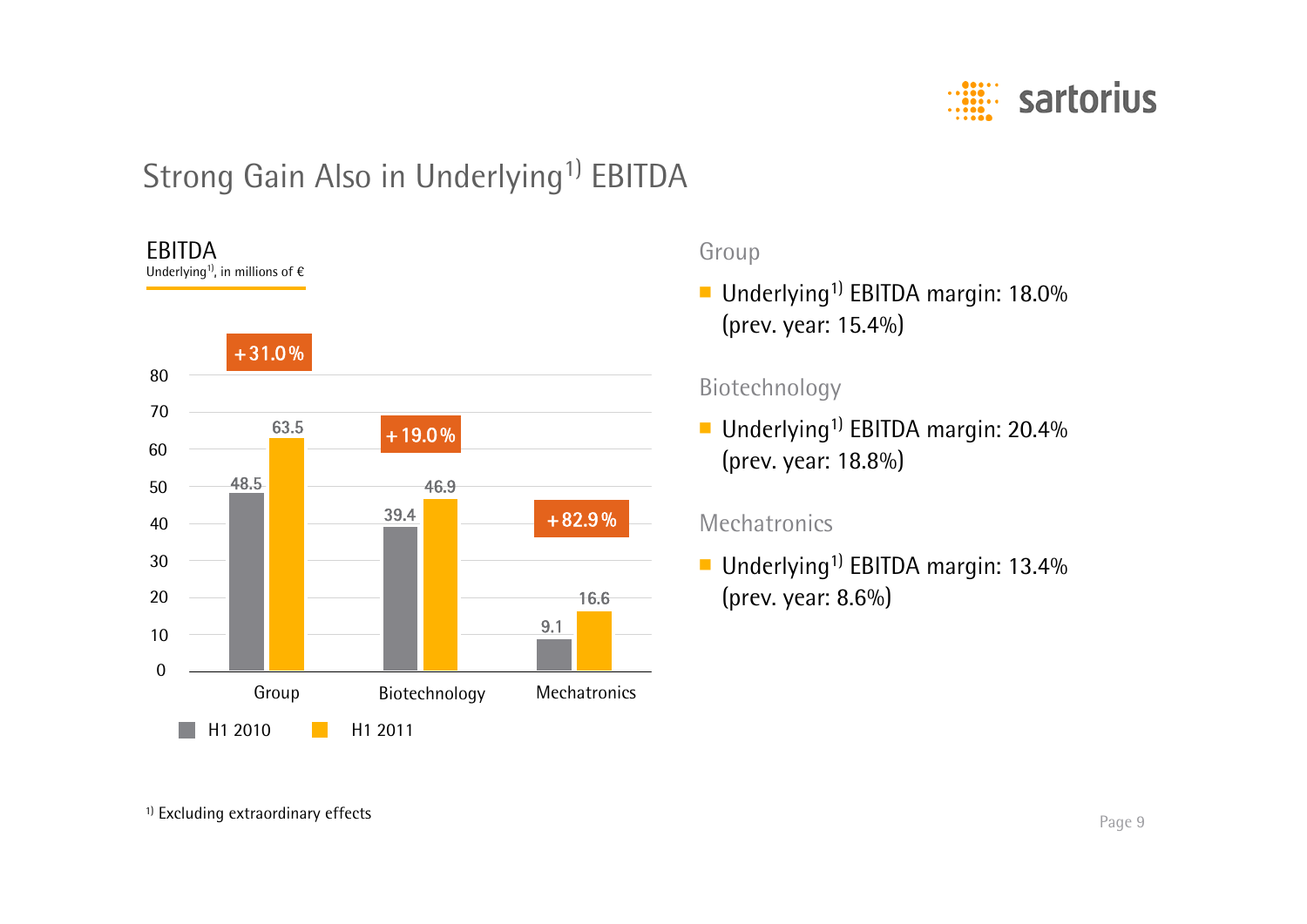

# Strong Increase in Underlying<sup>1)</sup> Earnings per Share



■ Unadjusted consolidated net profit after minority interest: €18.7 mn (€12.1 mn)

<sup>1)</sup> Excluding extraordinary effects and non-cash amortization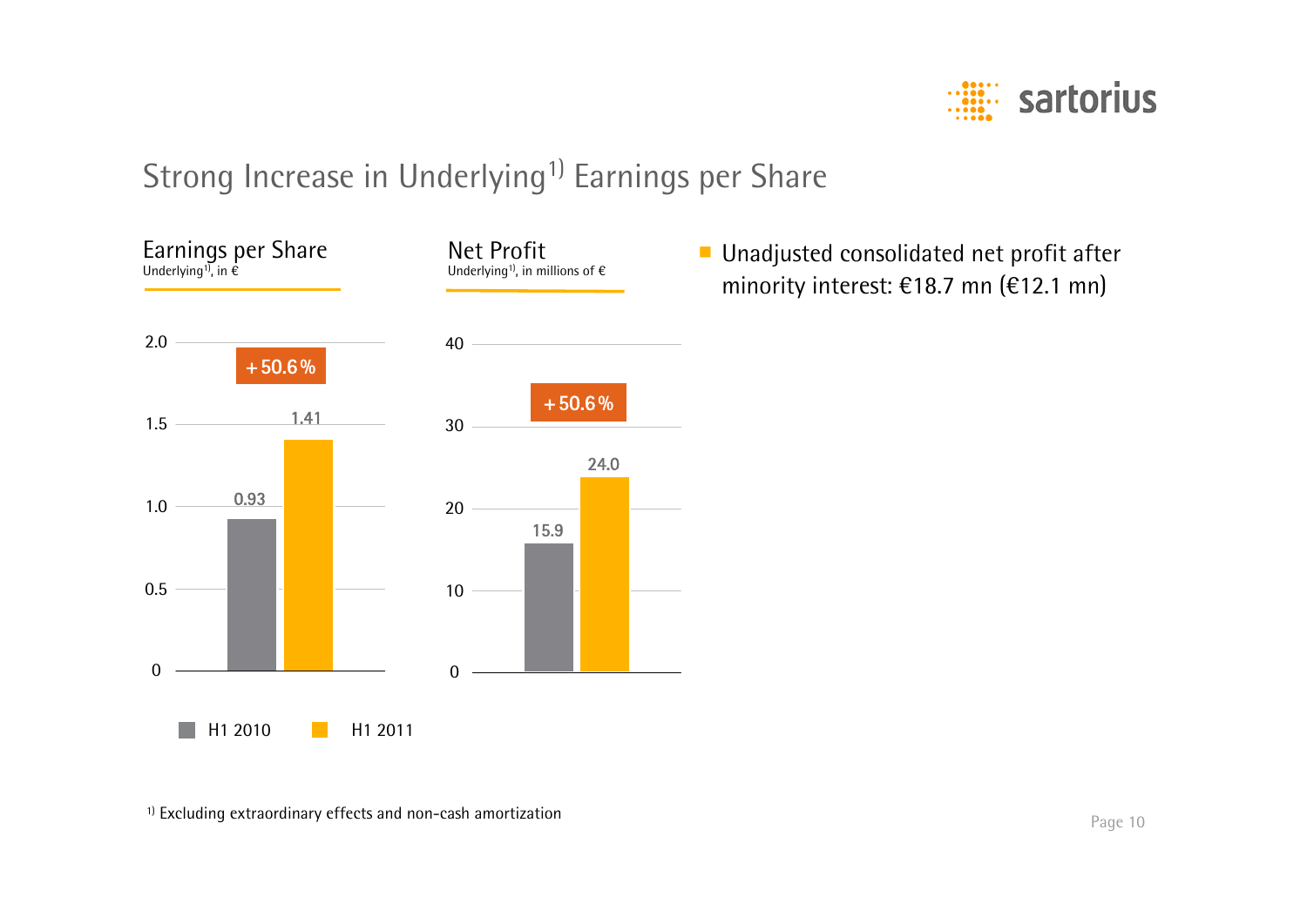

# All Key Financial Indicators at a Very Comfortable Level

|                                             | June 30, 2011 | December 31, 2010 |
|---------------------------------------------|---------------|-------------------|
| Equity Ratio in %                           | 39.9          | 40.5              |
| Net Debt in $\epsilon$ mn                   | 217.1         | 196.9             |
| Gearing                                     | 0.6           | 0.6               |
| Net Debt to Underlying <sup>1)</sup> EBITDA | 1.7           | 1.8               |
| Interest Coverage <sup>1)</sup>             | 14.7          | 15.4              |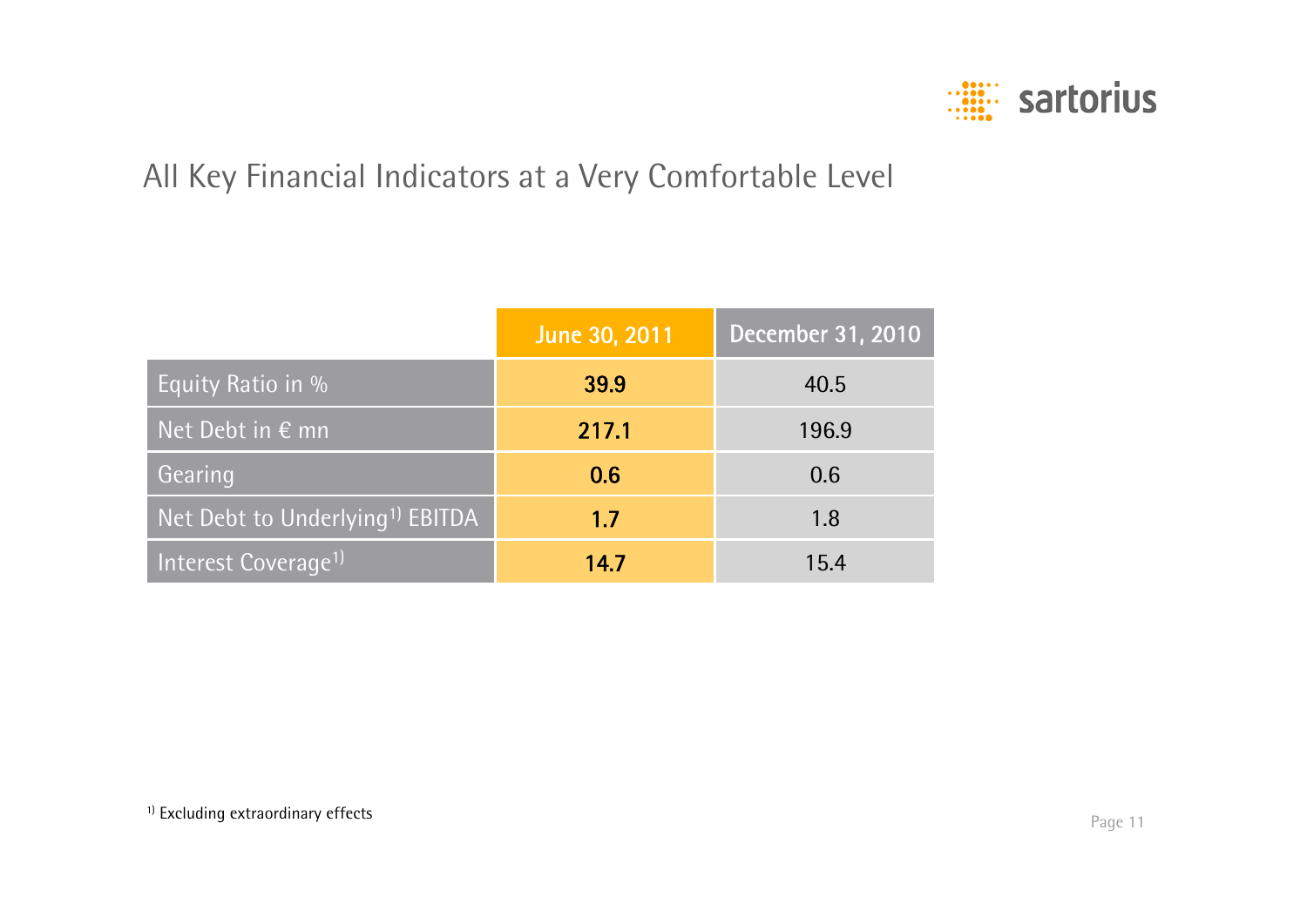

## FY 2011 Guidance Raised

|                     | FY 2010<br>Sales Revenue | Former Guidance<br>Sales Growth <sup>1)</sup> | New Guidance<br>Sales Growth <sup>1)</sup> | FY 2010<br><b>EBITA Margin<sup>2)</sup></b> | Former Guidance New Guidance<br><b>EBITA Margin<sup>1)2)</sup> EBITA Margin<sup>1)2)</sup></b> |                   |
|---------------------|--------------------------|-----------------------------------------------|--------------------------------------------|---------------------------------------------|------------------------------------------------------------------------------------------------|-------------------|
| Sartorius Group     | €659.3 mn                | $6\% - 8\%$                                   | $8\% - 10\%$                               | 13.0%                                       | Around 14%                                                                                     | $14.5\% - 15.5\%$ |
| Biotechnology       | $£432.6$ mn              | $6\% - 8\%$                                   | $8\% - 10\%$                               | 16.2%                                       | Around 17%                                                                                     | $17\% - 18\%$     |
| <b>Mechatronics</b> | €226.7 mn                | $6\% - 8\%$                                   | $8\% - 10\%$                               | $6.8\%$                                     | Around 8%                                                                                      | $10\% - 11\%$     |

■ Management further forecasts a significantly positive operating cash flow

■ Capex ratio expected to be around 7% due to infrastructure projects in SSB

<sup>&</sup>lt;sup>1)</sup> In constant currencies

<sup>&</sup>lt;sup>2)</sup> Excluding extraordinary effects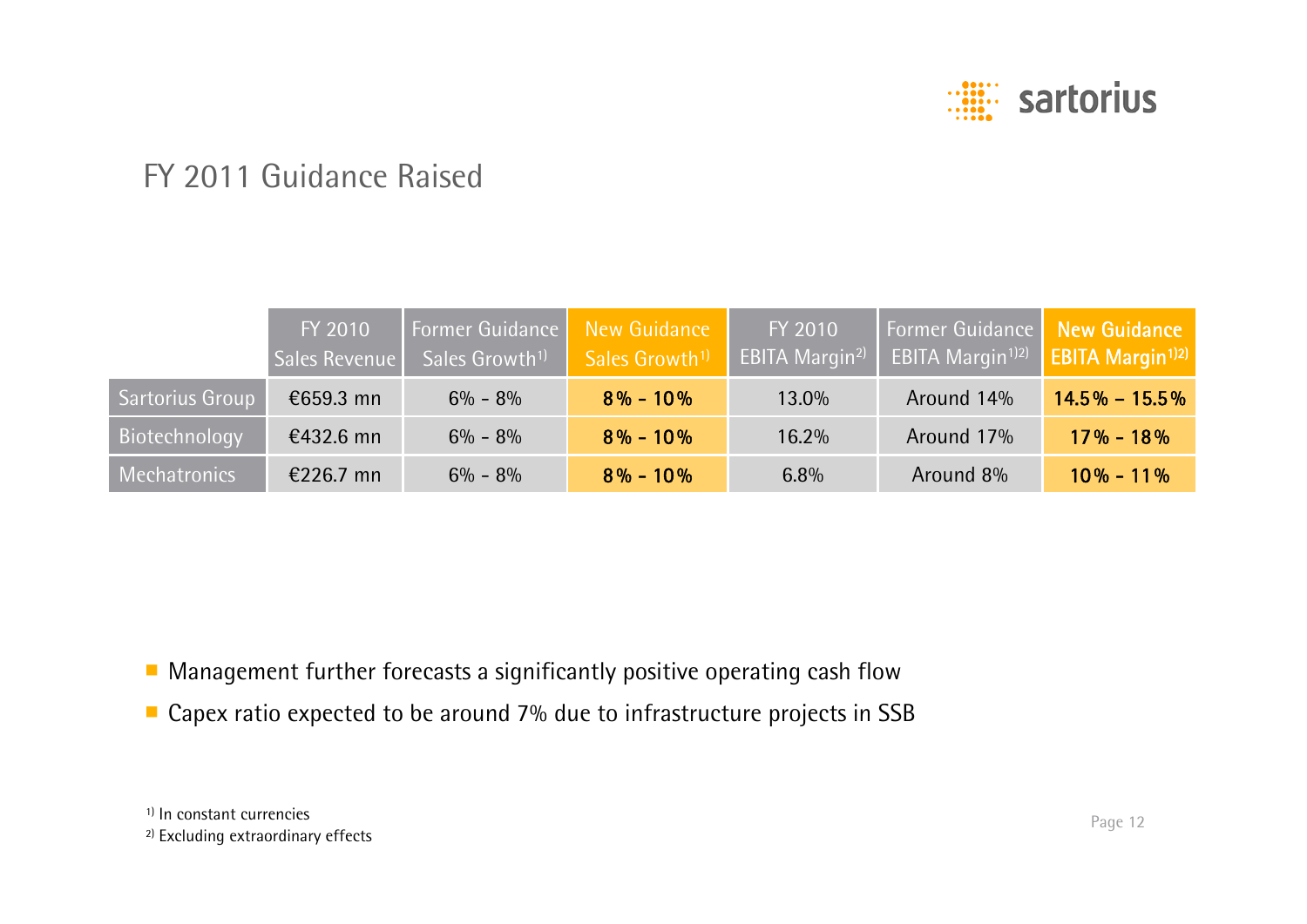



Sartorius Stedim Biotech Group Conference Call to Discuss Preliminary First-Half Results for 2011

Joachim Kreuzburg, CEO Goettingen, July 25, 2011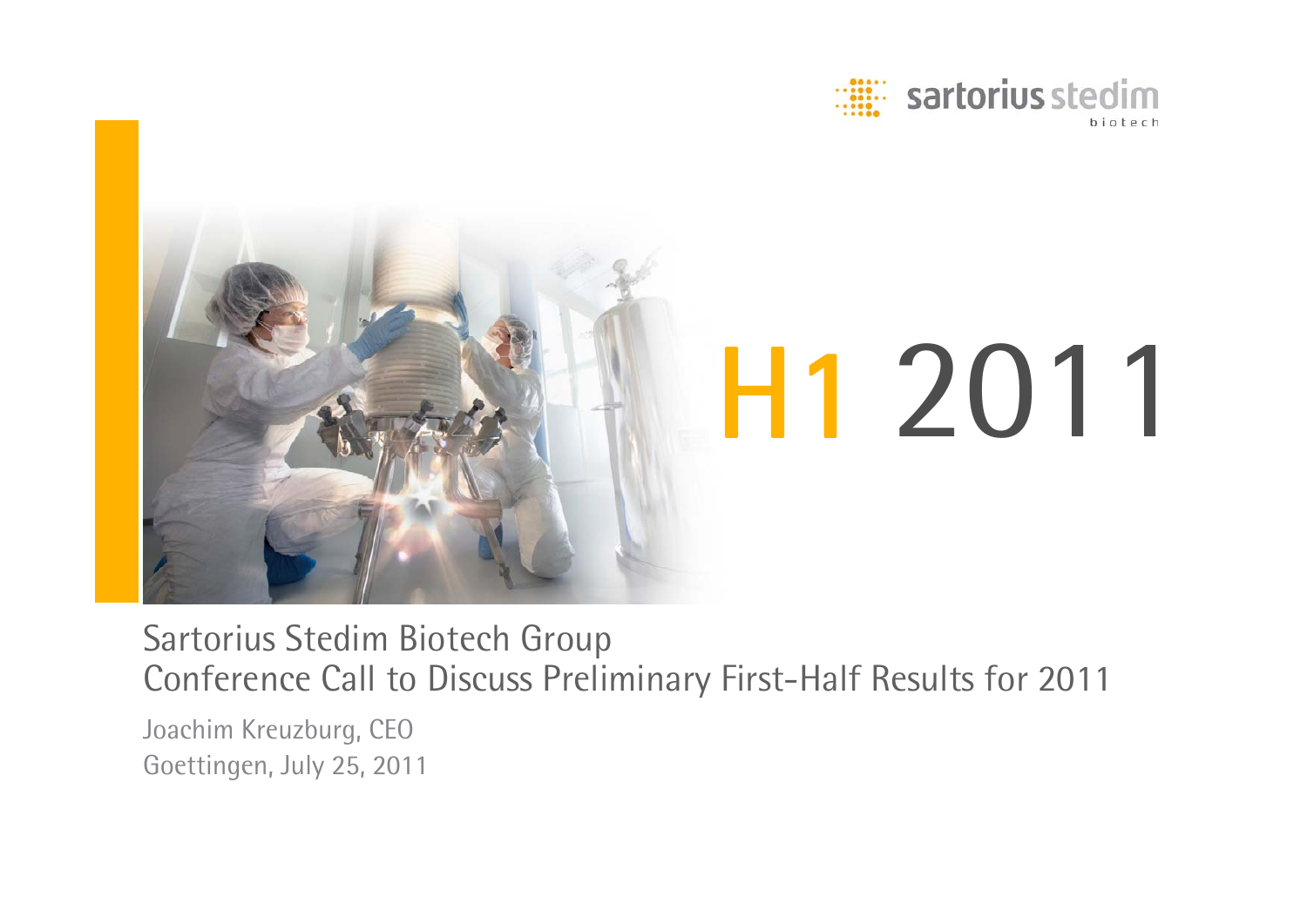

## SSB Group's Performance in H1 2011

| In millions of $\epsilon$<br>unless otherwise specified | H1 2011          | H1 2010        |  |
|---------------------------------------------------------|------------------|----------------|--|
| Order Intake   Growth                                   | $257.4$ + 16.2 % | 221.6          |  |
| Sales Revenue   Growth                                  | $229.6$ +9.7%    | 209.3          |  |
| Underlying <sup>1)</sup> EBITA   Margin                 | 38.6   16.8 %    | $31.5$   15.0% |  |
| Underlying <sup>1)2)</sup> EPS in $\epsilon$            | 1.63             | 1.18           |  |
| <b>Operating Cash Flow</b>                              | 13.8             | 24.9           |  |

<sup>1)</sup> Excluding extraordinary effects

2) Excluding non-cash amortization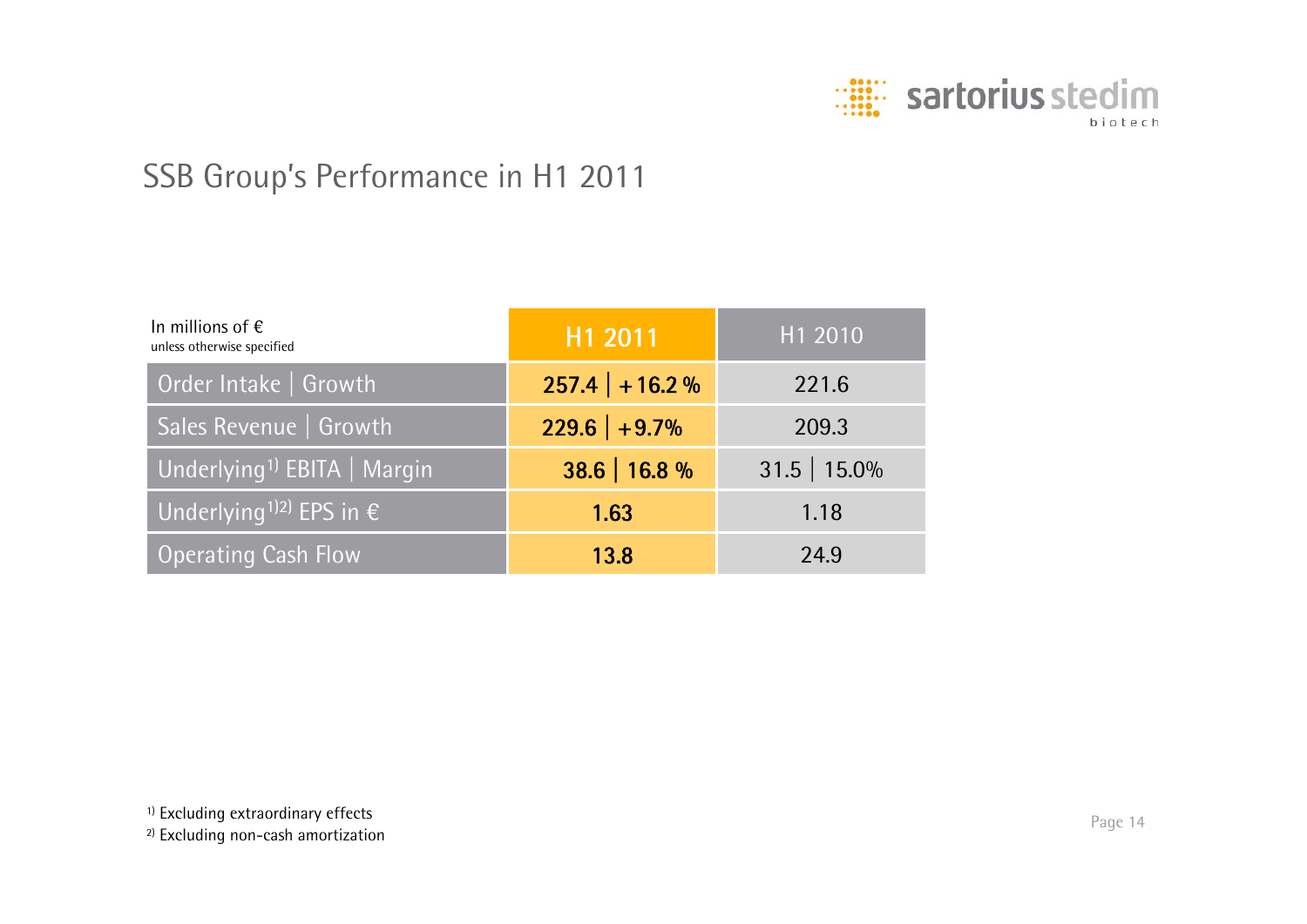

### Considerable Increase in Order Intake and Sales Revenue

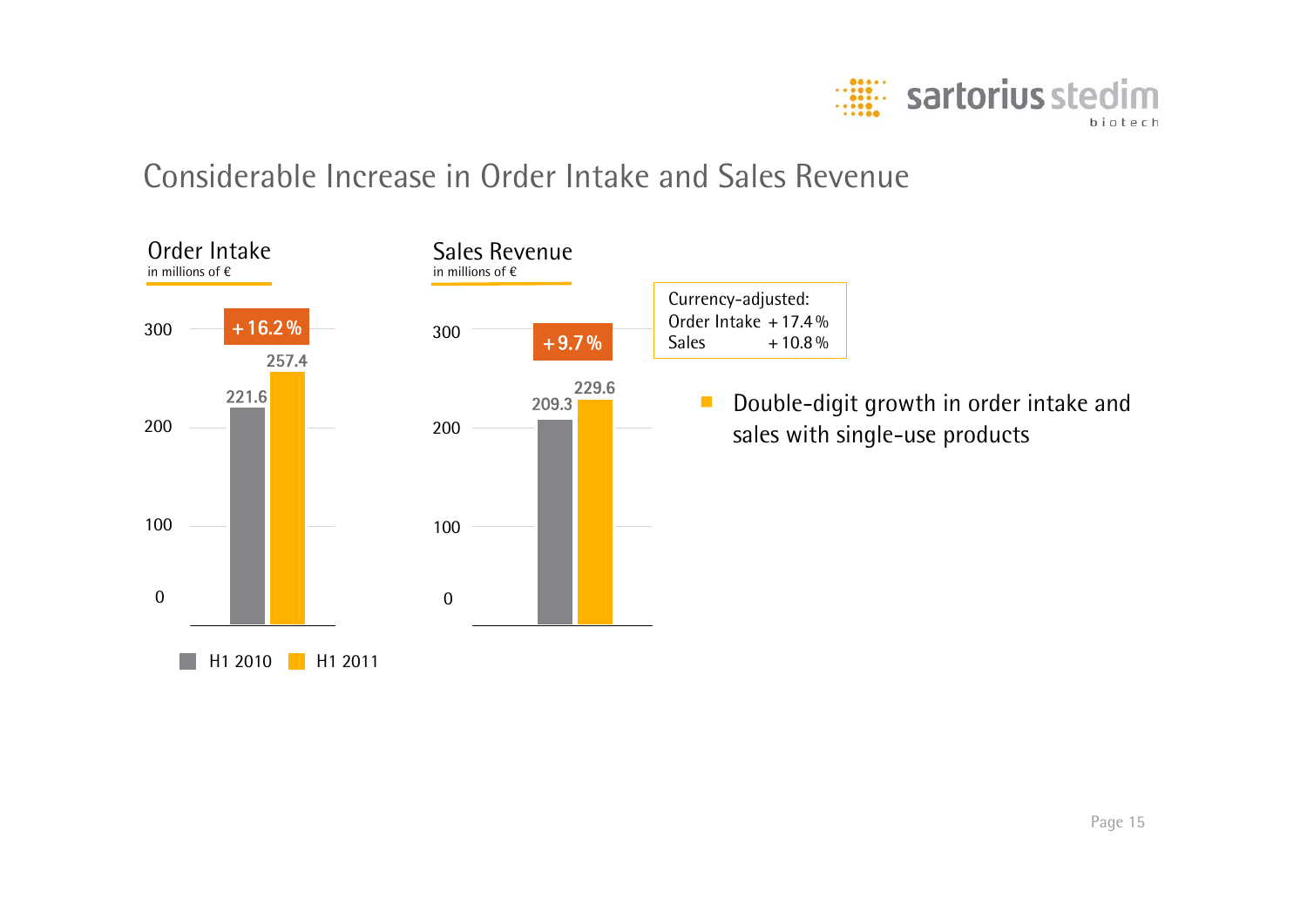

# Highest Revenue Gains in Asia | Pacific



- ■Single-use filtration products grew dynamically across all regions
- ■Healthy growth of European business
- Moderate sales growth in North America, mainly due to some fluctuations in equipment business
- ■ Strong double-digit sales growth in Asia | Pacific driven by single-use products as well as sales from relatively large equipment orders

<sup>1)</sup> According to customers' location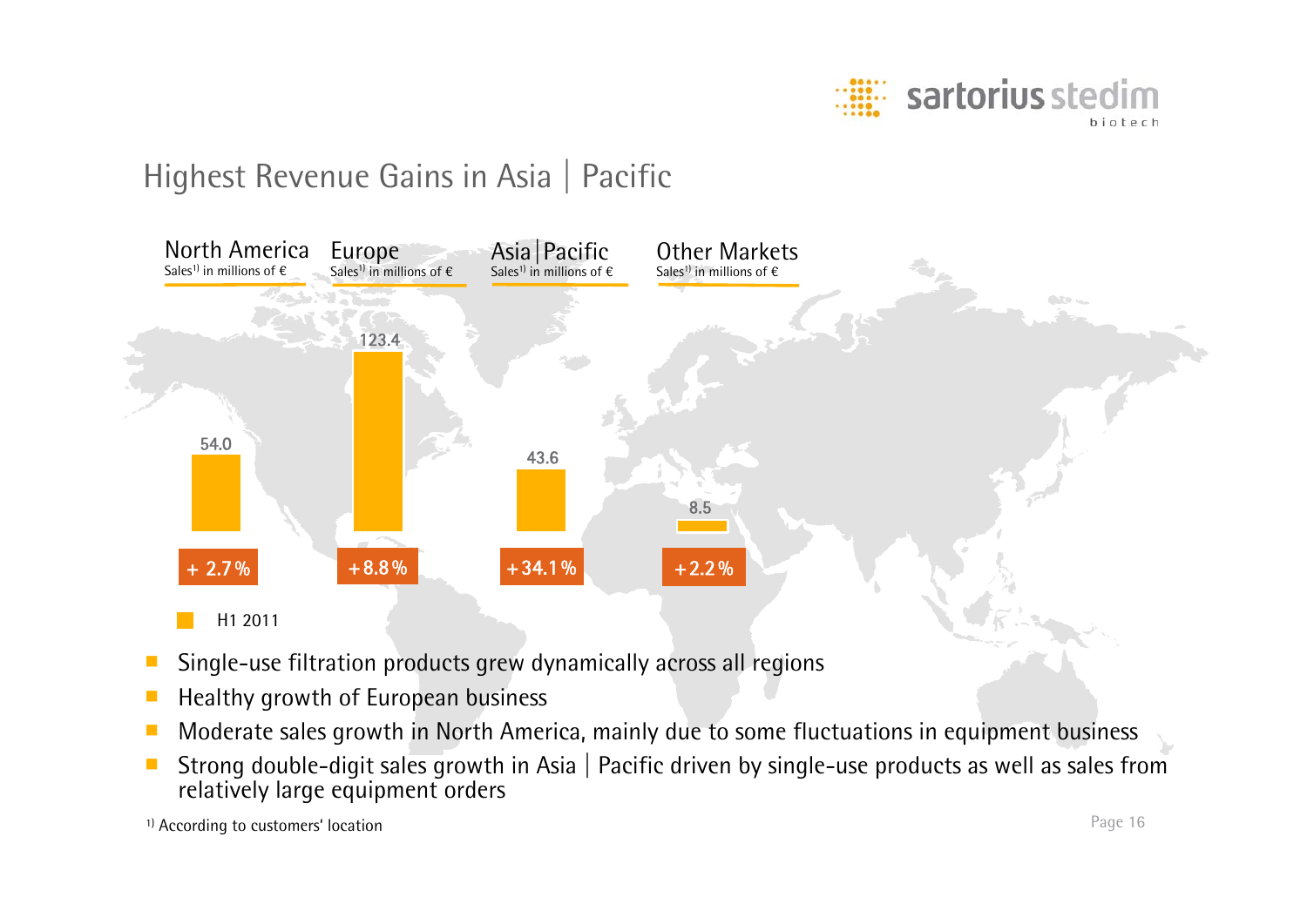

## Overproportionate Profitability Growth



- Underlying<sup>1)</sup> EBITA margin: 16.8% (prev. year: 15.0%)
- ■Underlying<sup>1)</sup> EBITDA margin: 20.4% (prev. year: 18.8%)
- ■Main profit driver: economies of scale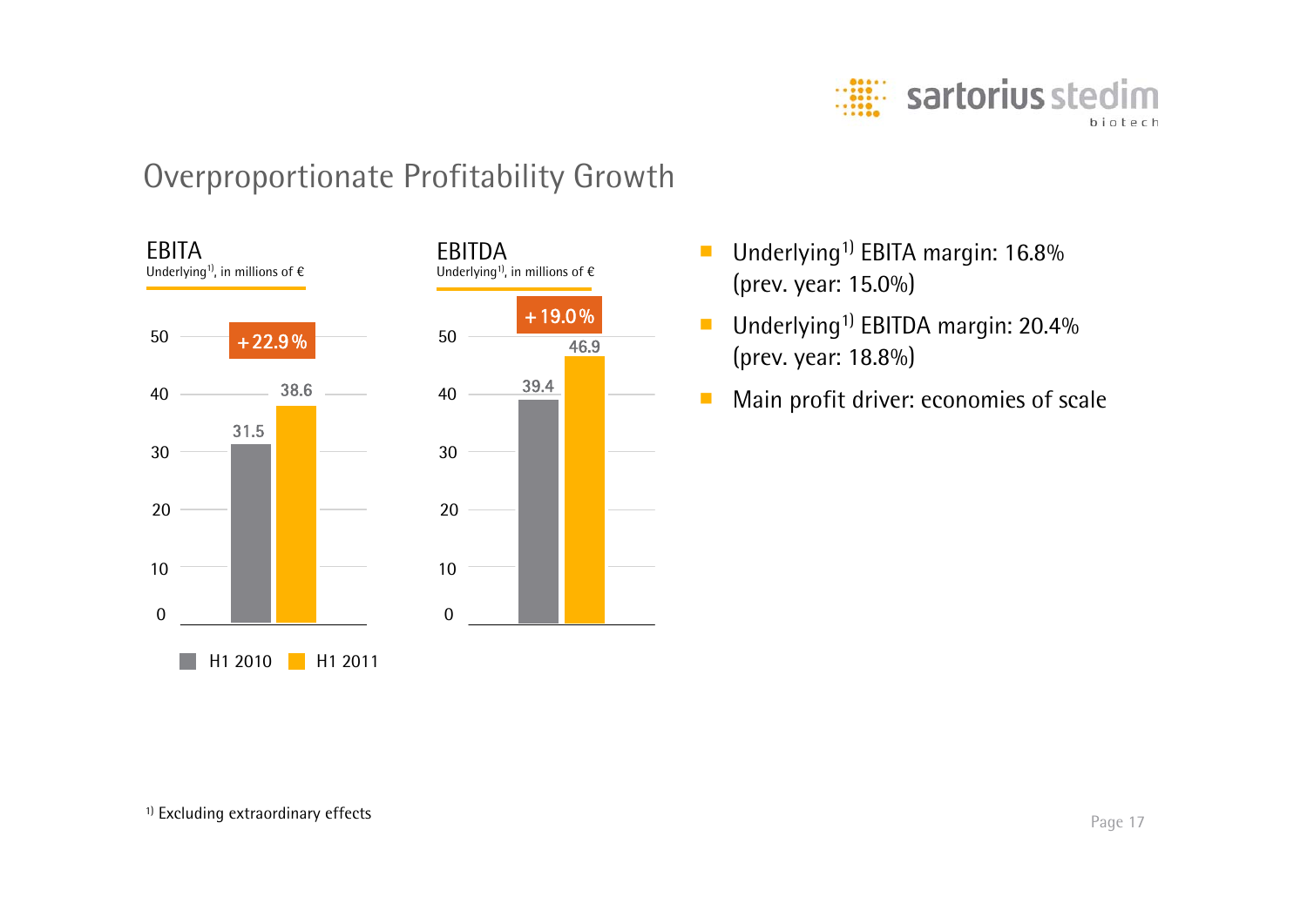

# Strong Increase in Underlying<sup>1)</sup> Earnings per Share



 Unadjusted consolidated net profit: €20.3 mn (prev. year: €16.7 mn)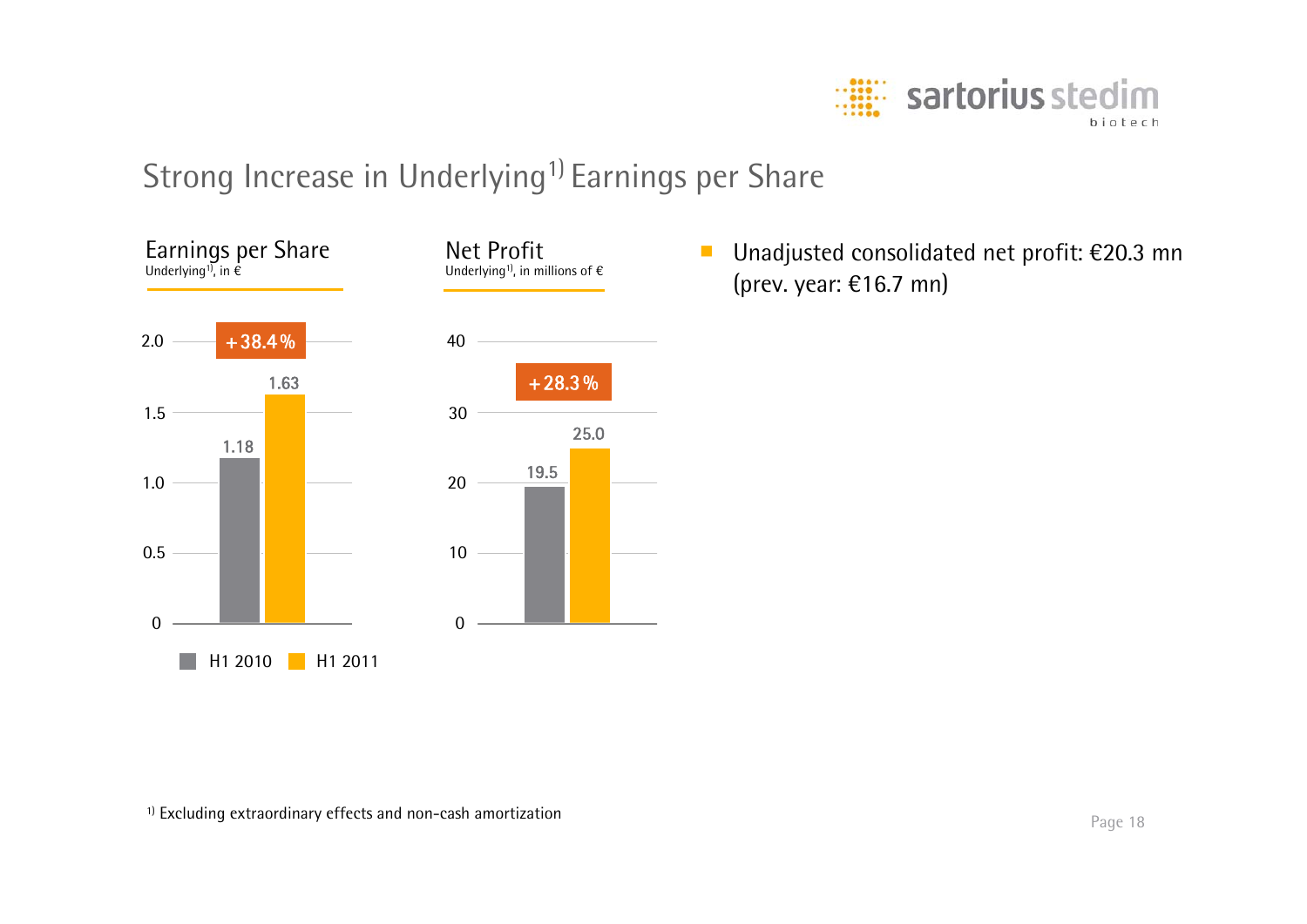

## All Key Financial Indicators at a Very Comfortable Level

|                                                                  | June 30, 2011 | December 31, 2010 |
|------------------------------------------------------------------|---------------|-------------------|
| Equity Ratio in %                                                | 53.9          | 55.6              |
| $\overline{\phantom{a}}$ Net Debt in $\overline{\varepsilon}$ mn | 114.4         | 102.8             |
| Gearing                                                          | 0.3           | 0.3               |
| Net Debt to Underlying <sup>1)</sup> EBITDA                      | 1.2           | 1.2               |
| Interest Coverage <sup>1)</sup>                                  | 23.6          | 25.8              |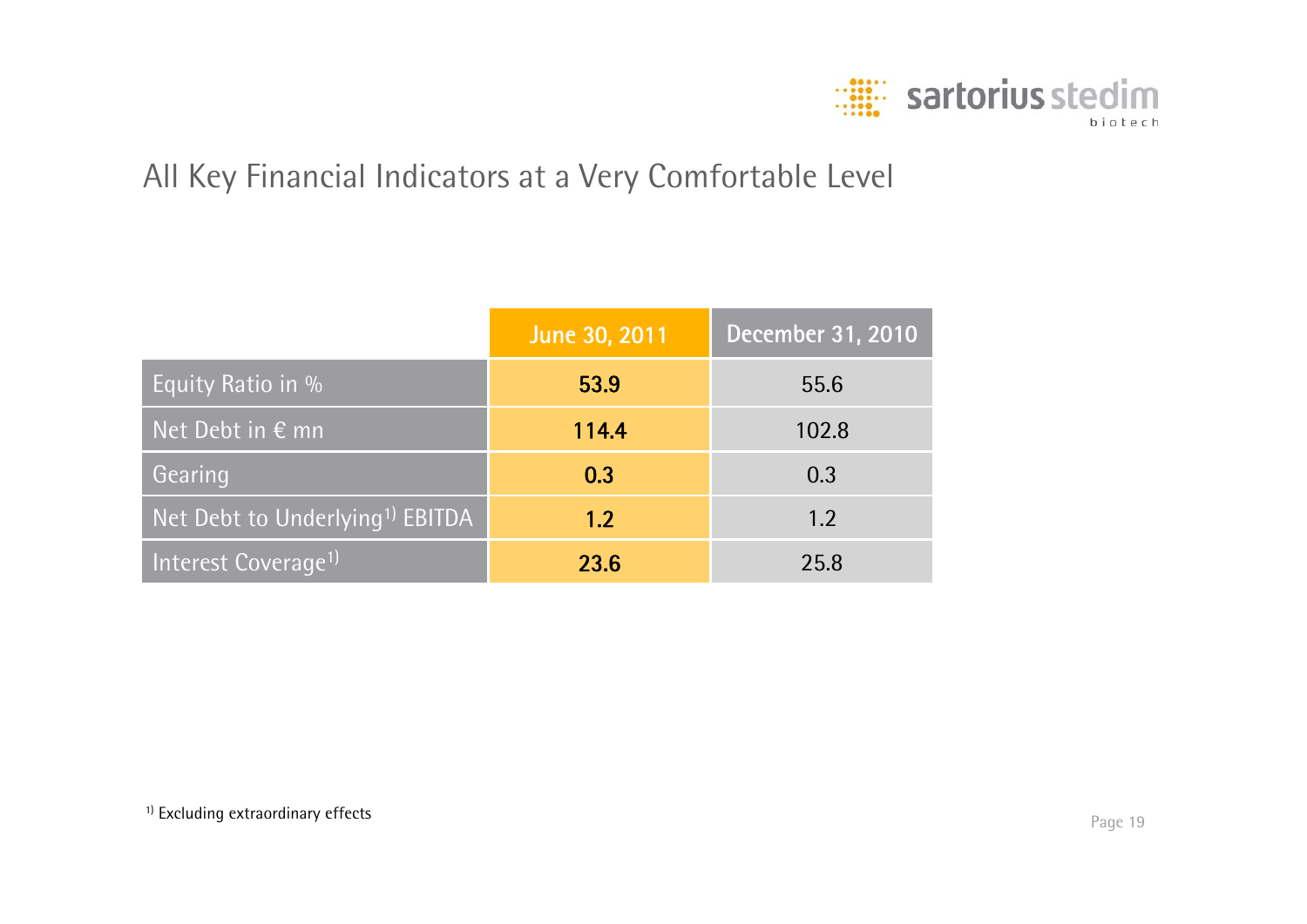

## FY 2011 Guidance Raised

| FY 2010              | Former Guidance            | New Guidance               | FY 2010                    | <b>Former Guidance</b>              | <b>New Guidance</b>                 |
|----------------------|----------------------------|----------------------------|----------------------------|-------------------------------------|-------------------------------------|
| <b>Sales Revenue</b> | Sales Growth <sup>1)</sup> | Sales Growth <sup>1)</sup> | EBITA-Margin <sup>2)</sup> | <b>EBITA Margin</b> <sup>1)2)</sup> | <b>EBITA Margin</b> <sup>1)2)</sup> |
| $£432.9$ mn          | $6\% - 8\%$                | $8\% - 10\%$               | $16.2\%$                   | Around 17%                          | $17\% - 18\%$                       |

- ■Management further forecasts a significantly positive operating cash flow
- ■Capex ratio expected to be around 8% due to infrastructure projects

<sup>&</sup>lt;sup>1)</sup> In constant currencies

<sup>&</sup>lt;sup>2)</sup> Excluding extraordinary effects